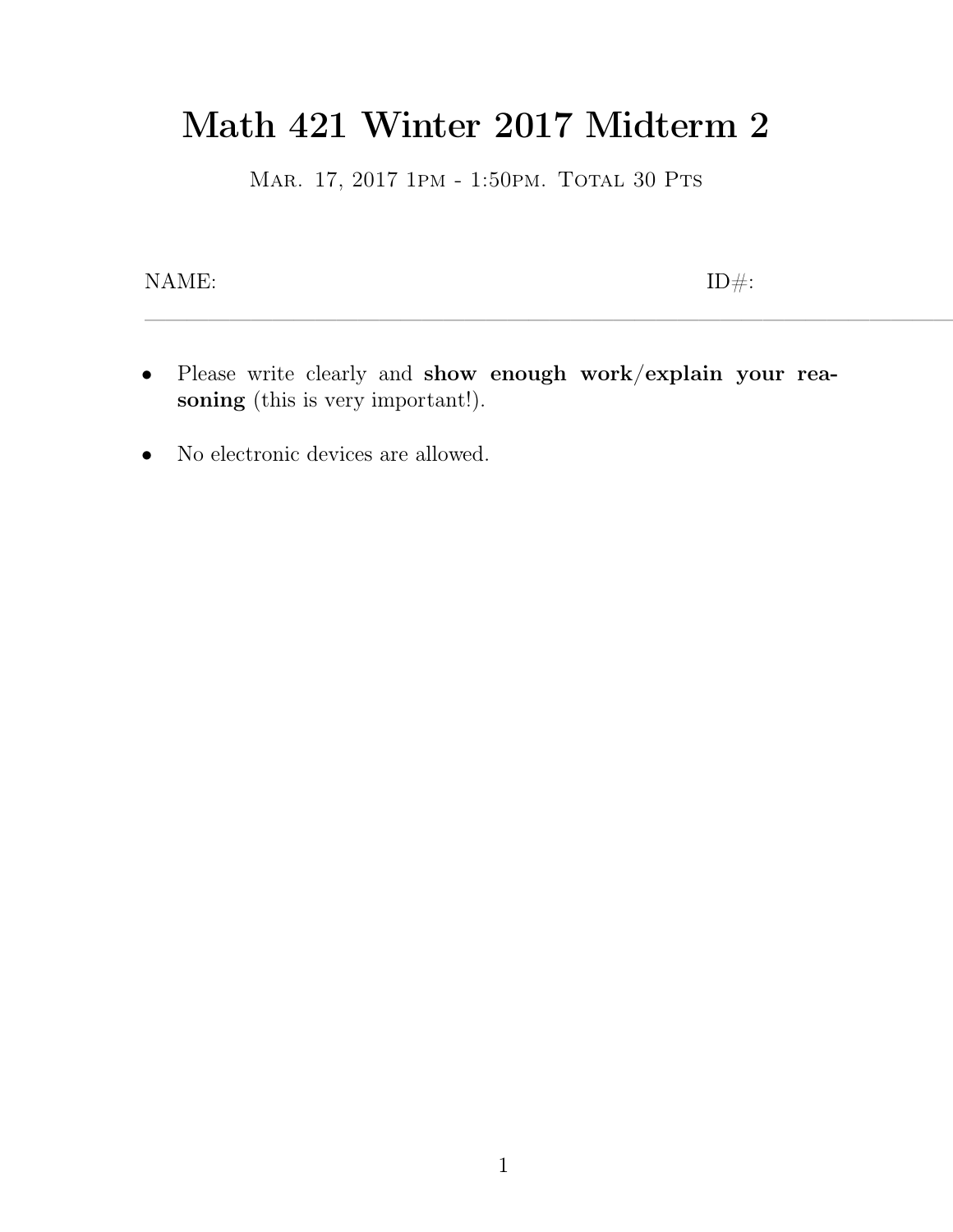Question 1. (8 pts) Let  $a_{n+3} = 3$   $a_{n+2} - 3$   $a_{n+1} + a_n$  for all  $n \ge 0$  and  $a_0 = a_1 = 0, a_2 = 1$ . Use generating function to find the numerical value of  $a_{100}$ .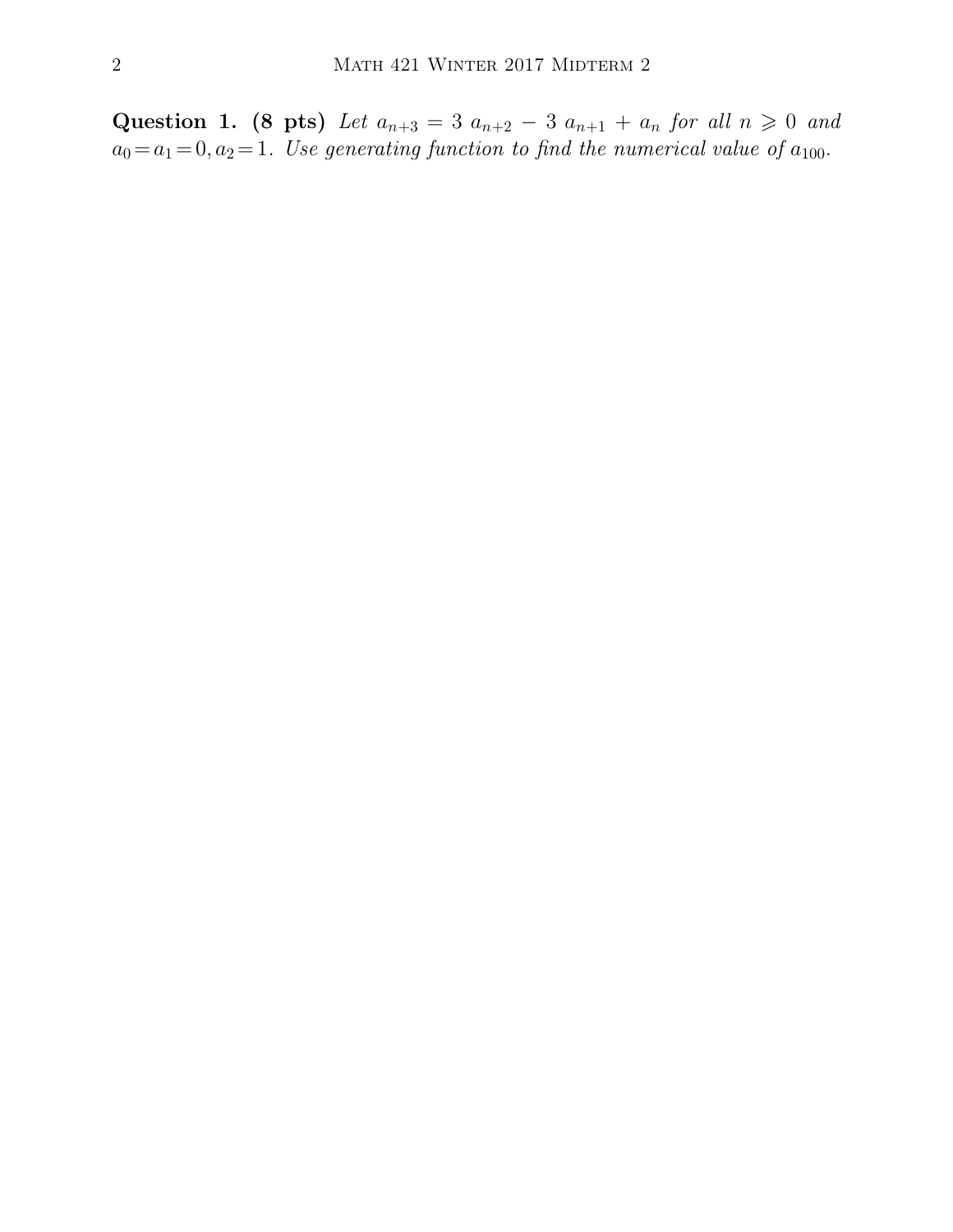MAR. 17, 2017 1PM - 1:50PM. TOTAL 30 PTS 3<br> **Question 2. (7 pts)** *Find the number of different ways distributing n different*<br> *balls to four boxes where an odd number of balls are in the fourth box. balls to four boxes where an odd number of different ways distributing n differe balls to four boxes where an odd number of balls are in the fourth box.*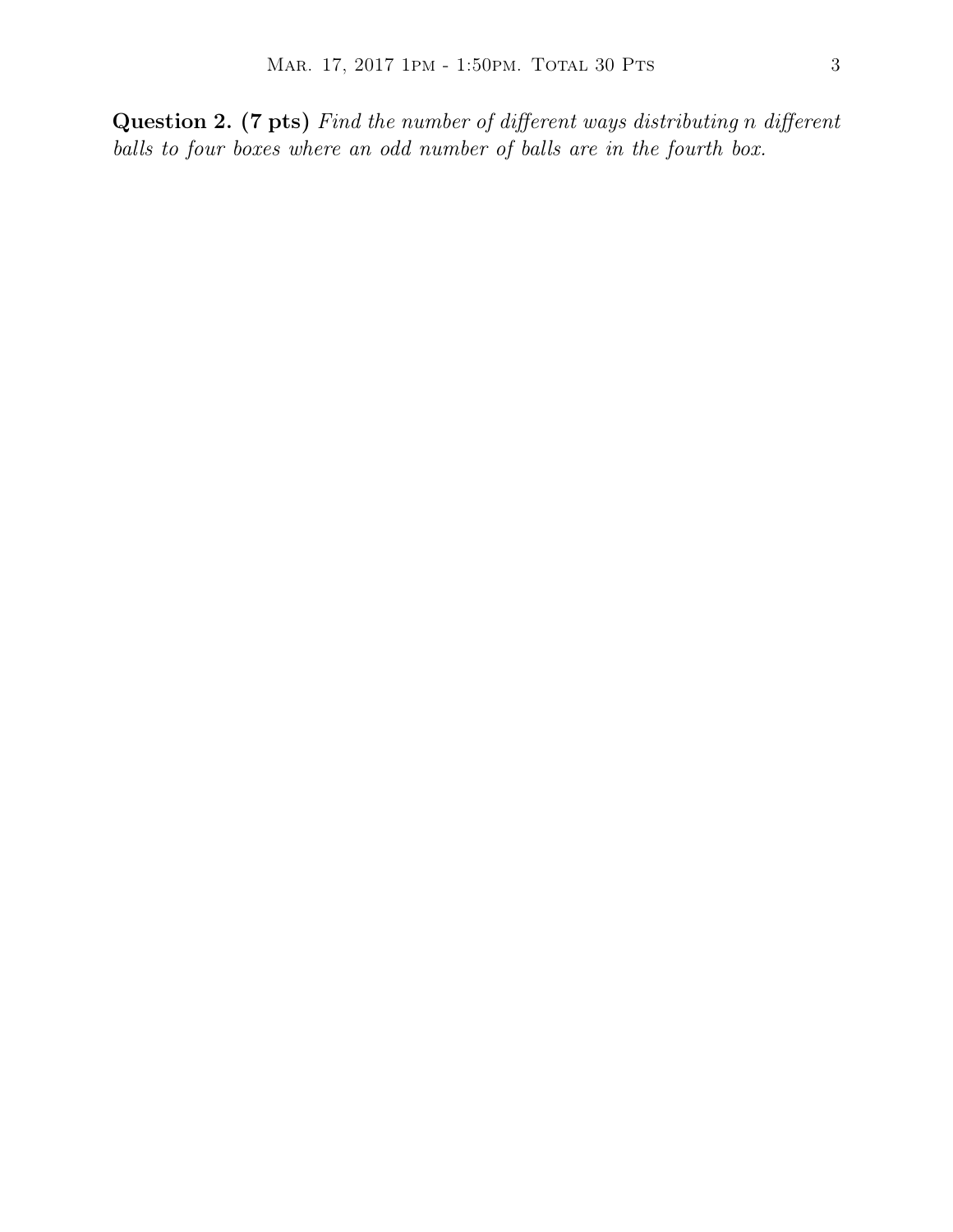**Question 3. (12 pts)** *Find the number of ways to color the eight vertices of a MATH 421 WINTER*<br> **Question 3. (12 pts)** *Find the number*<br> *a regular octagon with 2 colors, if*<br> *a*) (**6 pts)** *only rotations are allowed.* MATH 421 WINTER 2017<br> **estion 3. (12 pts)** *Find the number of wa*<br> *gaular octagon with 2 colors, if*<br> *a*) **(6 pts)** *only rotations are allowed;*<br> *b*) **(6 pts)** *both rotation and flipping are a* **estion 3. (12 pts)** *Find the number of ways to color is gular octagon with 2 colors, if*<br>a) (6 pts) *only rotations are allowed*;<br>b) (6 pts) *both rotation and flipping are allowed.* 

- 
-